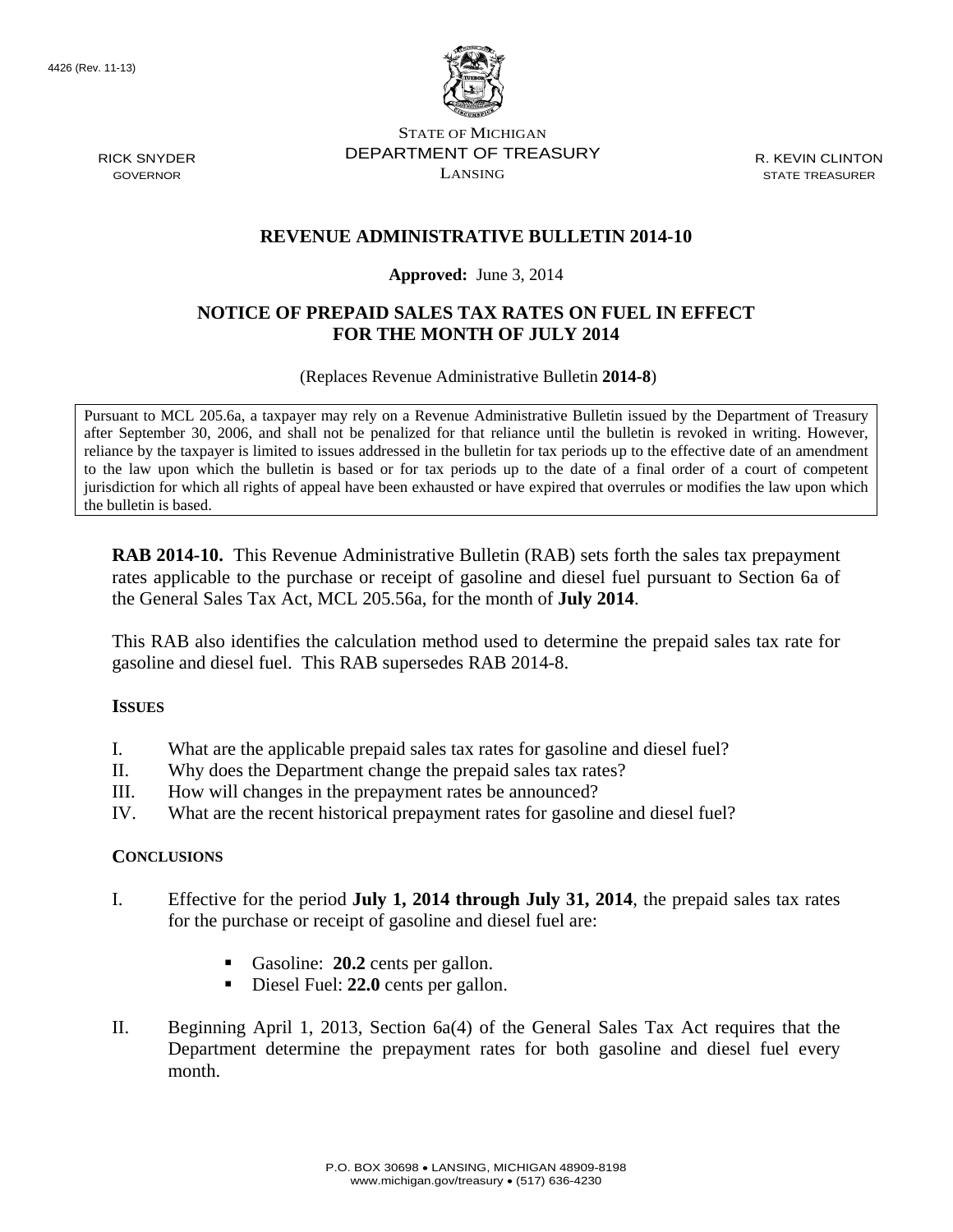- III. The Department will publish an RAB setting forth prepayment rates for both gasoline and diesel fuel no later than the tenth day of the month immediately preceding the month in which the rates are effective. **The RAB will be published in the Reference Library (Revenue Administrative Bulletins) section of the Michigan Department of Treasury website at: www.michigan.gov/treasury.**
- IV. Recent historical sales tax prepayment rates for gasoline and diesel fuel, as applicable, are set forth below:
	- a. Effective July 1, 2013 through July 31, 2013, the rate for gasoline was established at 20.8 cents per gallon and the rate for diesel fuel was established at 22.2 cents per gallon.
	- b. Effective August 1, 2013 through August 31, 2013, the rate for gasoline was established at 21.1 cents per gallon and the rate for diesel fuel was established at 22.0 cents per gallon.
	- c. Effective September 1, 2013 through September 30, 2013, the rate for gasoline was established at 19.9 cents per gallon and the rate for diesel fuel was established at 21.5 cents per gallon.
	- d. Effective October 1, 2013 through October 31, 2013, the rate for gasoline was established at 19.3 cents per gallon and the rate for diesel fuel was established at 21.5 cents per gallon.
	- e. Effective November 1, 2013 through November 30, 2013, the rate for gasoline was established at 19.2 cents per gallon and the rate for diesel fuel was established at 22.0 cents per gallon.
	- f. Effective December 1, 2013 through December 31, 2013, the rate for gasoline was established at 18.2 cents per gallon and the rate for diesel fuel was established at 21.6 cents per gallon.
	- g. Effective January 1, 2014 through January 31, 2014, the rate for gasoline was established at 17.4 cents per gallon and the rate for diesel fuel was established at 21.4 cents per gallon.
	- h. Effective February 1, 2014 through February 28, 2014, the rate for gasoline was established at 17.2 cents per gallon and the rate for diesel fuel was established at 21.4 cents per gallon.
	- i. Effective March 1, 2014 through March 31, 2014, the rate for gasoline was established at 17.7 cents per gallon and the rate for diesel fuel was established at 21.4 cents per gallon.
	- j. Effective April 1, 2014 through April 30, 2014, the rate for gasoline was established at 18.4 cents per gallon and the rate for diesel fuel was established at 23.0 cents per gallon.
	- k. Effective May 1, 2014 through May 31, 2014, the rate for gasoline was established at 19.9 cents per gallon and the rate for diesel fuel was established at 23.0 cents per gallon.